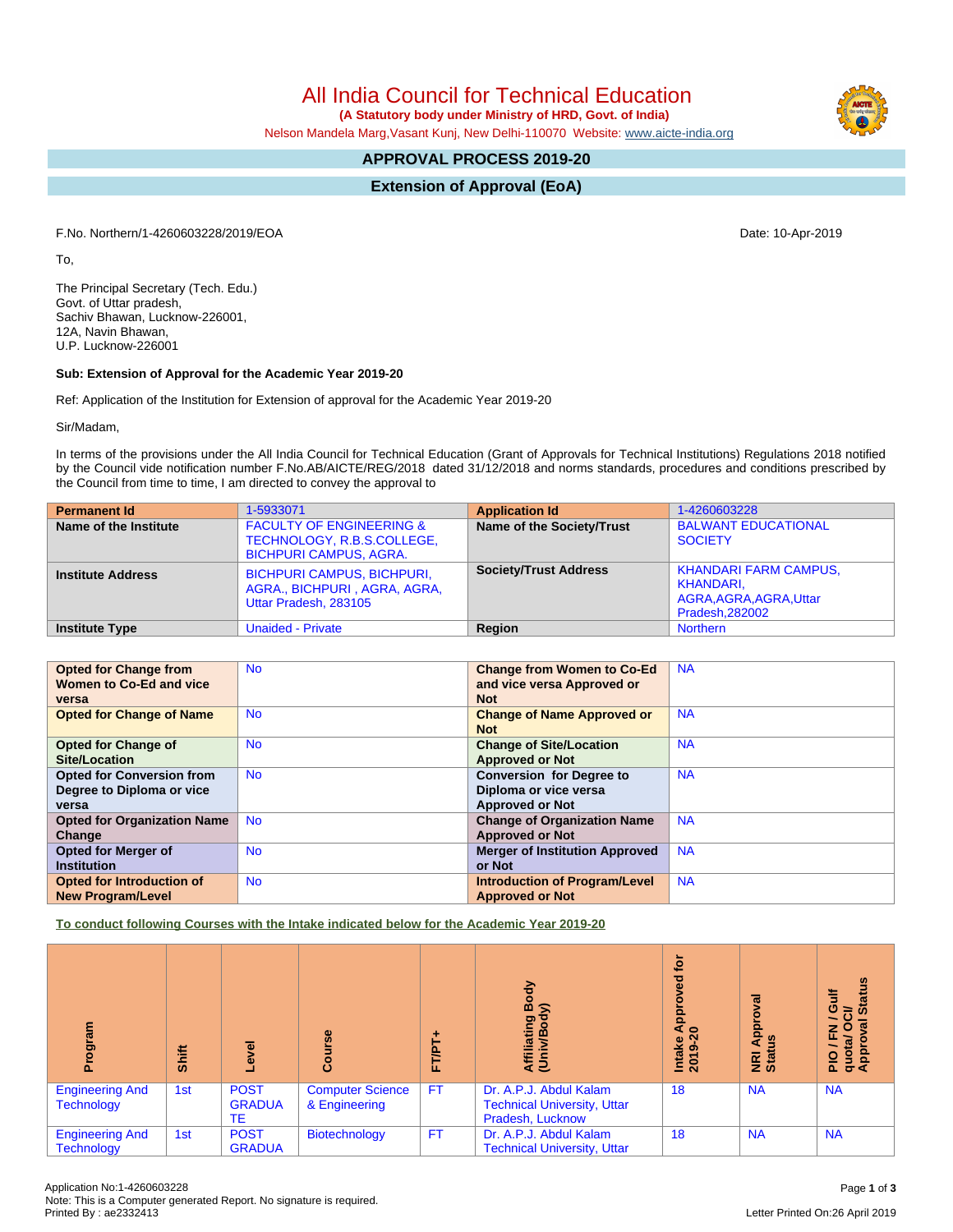|                                             |     | <b>TE</b>                                  |                                                   |           | Pradesh, Lucknow                                                                 |    |           |           |
|---------------------------------------------|-----|--------------------------------------------|---------------------------------------------------|-----------|----------------------------------------------------------------------------------|----|-----------|-----------|
| <b>Engineering And</b><br><b>Technology</b> | 1st | <b>UNDER</b><br><b>GRADUA</b><br>TE        | <b>Food Technology</b>                            | <b>FT</b> | Dr. A.P.J. Abdul Kalam<br><b>Technical University, Uttar</b><br>Pradesh, Lucknow | 60 | <b>NA</b> | <b>NA</b> |
| <b>Engineering And</b><br><b>Technology</b> | 1st | <b>UNDER</b><br><b>GRADUA</b><br>TE        | Chemical<br>Engineering                           | <b>FT</b> | Dr. A.P.J. Abdul Kalam<br><b>Technical University, Uttar</b><br>Pradesh, Lucknow | 60 | <b>NA</b> | <b>NA</b> |
| <b>Engineering And</b><br><b>Technology</b> | 1st | <b>UNDER</b><br><b>GRADUA</b><br>TE        | <b>Mechanical</b><br>Engineering                  | <b>FT</b> | Dr. A.P.J. Abdul Kalam<br><b>Technical University, Uttar</b><br>Pradesh, Lucknow | 60 | <b>NA</b> | <b>NA</b> |
| <b>Engineering And</b><br><b>Technology</b> | 1st | <b>UNDER</b><br><b>GRADUA</b><br><b>TE</b> | <b>Biotechnology</b>                              | <b>FT</b> | Dr. A.P.J. Abdul Kalam<br><b>Technical University, Uttar</b><br>Pradesh, Lucknow | 60 | <b>NA</b> | <b>NA</b> |
| <b>Engineering And</b><br><b>Technology</b> | 1st | <b>POST</b><br><b>GRADUA</b><br><b>TE</b>  | <b>Food Technology</b>                            | <b>FT</b> | Dr. A.P.J. Abdul Kalam<br><b>Technical University, Uttar</b><br>Pradesh, Lucknow | 18 | <b>NA</b> | <b>NA</b> |
| <b>Engineering And</b><br><b>Technology</b> | 1st | <b>POST</b><br><b>GRADUA</b><br>TE         | <b>Electronics &amp;</b><br>Communication<br>Engg | <b>FT</b> | Dr. A.P.J. Abdul Kalam<br><b>Technical University, Uttar</b><br>Pradesh, Lucknow | 18 | <b>NA</b> | <b>NA</b> |
| <b>Engineering And</b><br><b>Technology</b> | 1st | <b>UNDER</b><br><b>GRADUA</b><br>TE        | <b>Computer Science</b><br><b>And Engineering</b> | <b>FT</b> | Dr. A.P.J. Abdul Kalam<br><b>Technical University, Uttar</b><br>Pradesh, Lucknow | 90 | <b>NA</b> | <b>NA</b> |
| <b>Engineering And</b><br><b>Technology</b> | 1st | <b>UNDER</b><br><b>GRADUA</b><br>TE        | <b>Electronics &amp;</b><br>Communication<br>Engg | <b>FT</b> | Dr. A.P.J. Abdul Kalam<br><b>Technical University, Uttar</b><br>Pradesh, Lucknow | 90 | <b>NA</b> | <b>NA</b> |
| <b>Engineering And</b><br><b>Technology</b> | 1st | <b>UNDER</b><br><b>GRADUA</b><br>TE        | <b>Civil Engineering</b>                          | <b>FT</b> | Dr. A.P.J. Abdul Kalam<br><b>Technical University, Uttar</b><br>Pradesh, Lucknow | 60 | <b>NA</b> | <b>NA</b> |
| <b>Engineering And</b><br><b>Technology</b> | 1st | <b>UNDER</b><br><b>GRADUA</b><br>TE        | <b>Electrical</b><br>Engineering                  | <b>FT</b> | Dr. A.P.J. Abdul Kalam<br><b>Technical University, Uttar</b><br>Pradesh, Lucknow | 60 | <b>NA</b> | <b>NA</b> |

+FT –Full Time,PT-Part Time

In case of any differences in content in this Computer generated Extension of Approval Letter, the content/information as approved by the Executive Council / General Council as available on the record of AICTE shall be final and binding.

Strict compliance of Anti-Ragging Regulation: - Approval is subject to strict compliance of provisions made in AICTE Regulation notified vide F. No. 37- 3/Legal/AICTE/2009 dated July 1, 2009 for Prevention and Prohibition of Ragging in Technical Institutions. In case Institution fails to take adequate steps to Prevent Ragging or fails to act in accordance with AICTE Regulation or fails to punish perpetrators or incidents of Ragging, it will be liable to take any action as defined under clause 9(4) of the said Regulation.

### **It is mandatory to comply all the essential requirements as given in APH 2019-20(appendix 6)**

NOTE: If the State Government / UT / DTE / DME has a reservation policy for admission in Technical Education Institutes and the same is applicable to Private & Self-financing Technical Institutions, then the State Government / UT/ DTE / DME shall ensure that 10 % of Reservation for EWS would be operational from the Academic year 2019-20 without affecting the percentage reservations of SC/ST/OBC/General . However, this would not be applicable in the case of Minority Institutions referred to the clause (1) of Article 30 of **Constitution of India.**

> **Prof. A.P Mittal Member Secretary, AICTE**

Copy to:

- **1. The Director Of Technical Education\*\*, Uttar Pradesh**
- **2. The Registrar\*\*,**
	- Dr. A.P.J. Abdul Kalam Technical University, Uttar Pradesh, Lucknow
- **3. The Principal / Director,** Faculty Of Engineering & Technology, R.B.S.College, Bichpuri Campus, Agra. Bichpuri Campus, Bichpuri, Agra.,